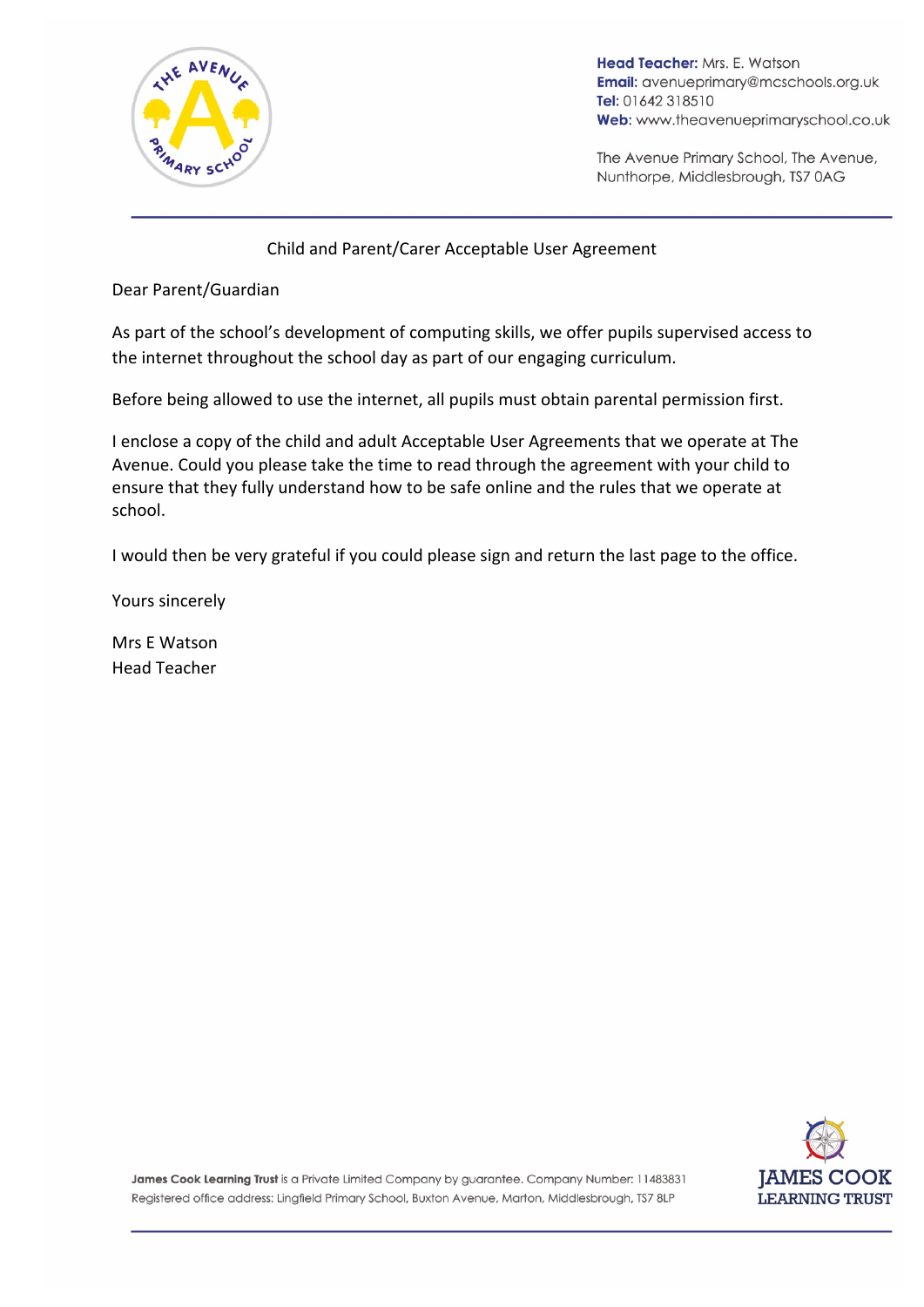# **Child Acceptable User Agreement**

| The Avenue Primary School<br><b>THE AVENUA</b><br>SMART Rules for Responsible<br><b>PRIMARY SCHOOL</b><br>Use of Technology                                                                                |
|------------------------------------------------------------------------------------------------------------------------------------------------------------------------------------------------------------|
| The school has installed computers and Internet access to help our learning.<br>These rules will keep everyone safe and help us to be fair to others.<br>I will only use school computers for school work. |
| I will only use the internet when my teacher has given me<br>permission.                                                                                                                                   |
| I will always be polite when using the internet or email.                                                                                                                                                  |
| I will not download files or bring in disks or USB memory sticks<br>from outside the school unless I have been given permission.                                                                           |
| I will NEVER give out my address or telephone number to any<br>other internet user.                                                                                                                        |
| I will only send email that my teacher has approved so that<br>they can be sure I am kept safe.                                                                                                            |
| If I am uncomfortable or upset by anything I discover on the<br>internet, I will report it to an adult immediately.                                                                                        |
| I will only use search engines that my teacher has approved.                                                                                                                                               |
| I understand how old I have to be to use social media such<br>as Facebook.                                                                                                                                 |
| I understand that if I fail to keep these rules, I will not be<br>allowed to use the internet in school.                                                                                                   |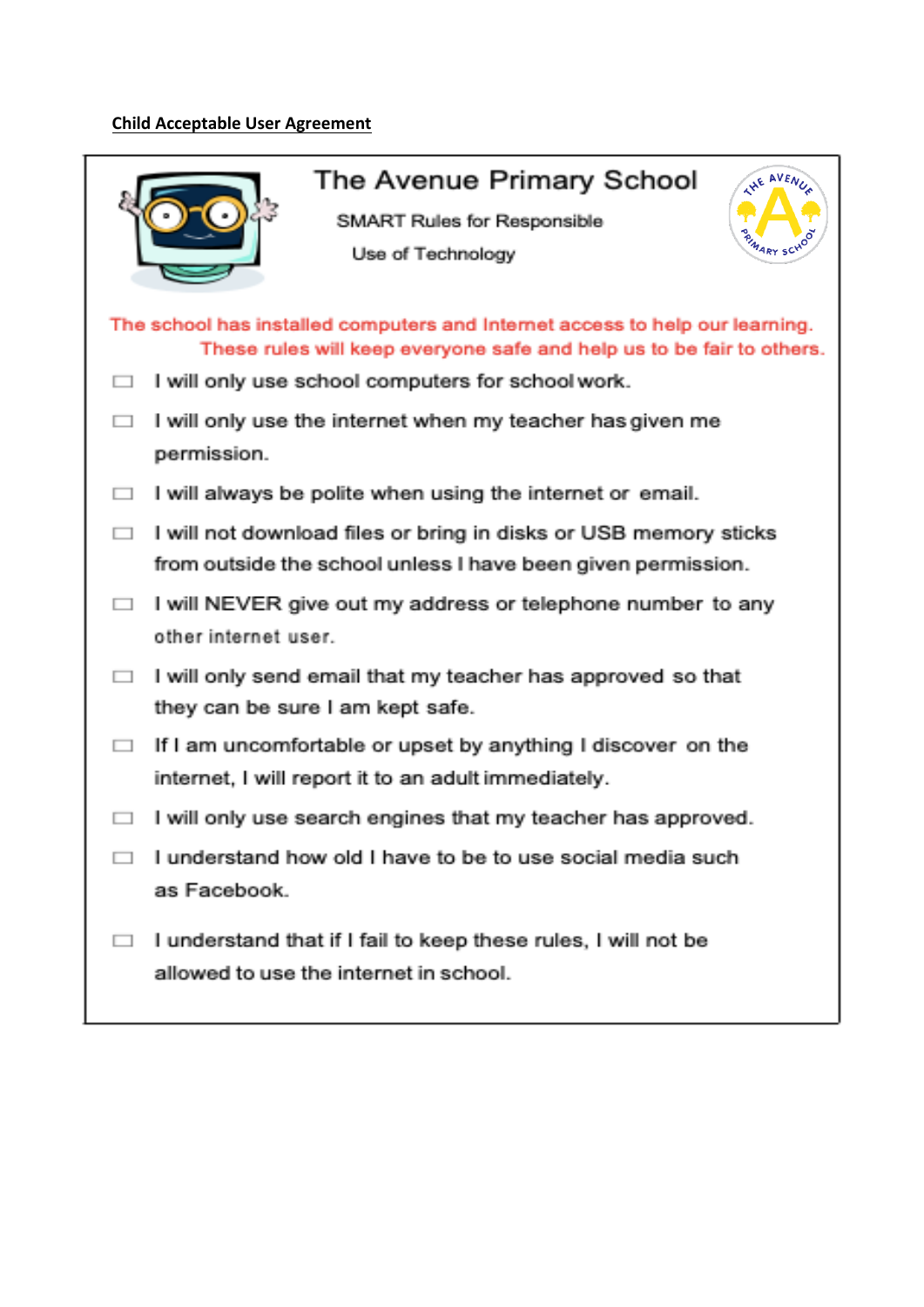#### **Parent/Guardian Acceptable User Agreement**

## **This policy relates to use of all technologies including mobile phones, tablets and online** services such as learning platforms and online communications.

This Acceptable Use Agreement is intended to ensure:

- You are aware of what the school is doing to help your child become a responsible user of technology and stay safe at school.
- You are aware of the importance of e-safety and are able to support your child with keeping safe and behaving well online at home.

The school will aim to ensure your child has good, safe access to ICT technology for learning and, in return, expects your child to use the equipment responsibly.

#### **Content**

- The school takes every reasonable precaution, including monitoring and filtering systems, to ensure that your child is safe when they use technology at school. The school cannot be held responsible for the nature and content of all materials that are accessible using technology as security systems cannot protect against everything. We teach children about the risks of using technology and how to keep themselves safe.
- We only allow children to use age appropriate web sites in school as using sites for older users can increase the risks to them. This includes social networking sites like Facebook, where the terms and conditions require users to be 13. We appreciate that some parents may allow their children to use sites that they are not old enough for at home. If this is the case, then you will need monitor their use and deal with any issues that arise from this.
- We prevent the use of age-inappropriate online gaming sites in school as these can contain adult content and also enable adults to make contact with children online.

#### **Contact**

- School policy requires that staff do not make contact with parents or children through social networking sites or personal e-mail addresses but only through agreed school systems. This being the case, we hope you will respect this by not requesting to be friends with staff on social networking sites and will understand if staff refuse any friend requests that are made.
- We limit the ability of children to contact each other online in school and use only tools where contact can be limited to others in our school community.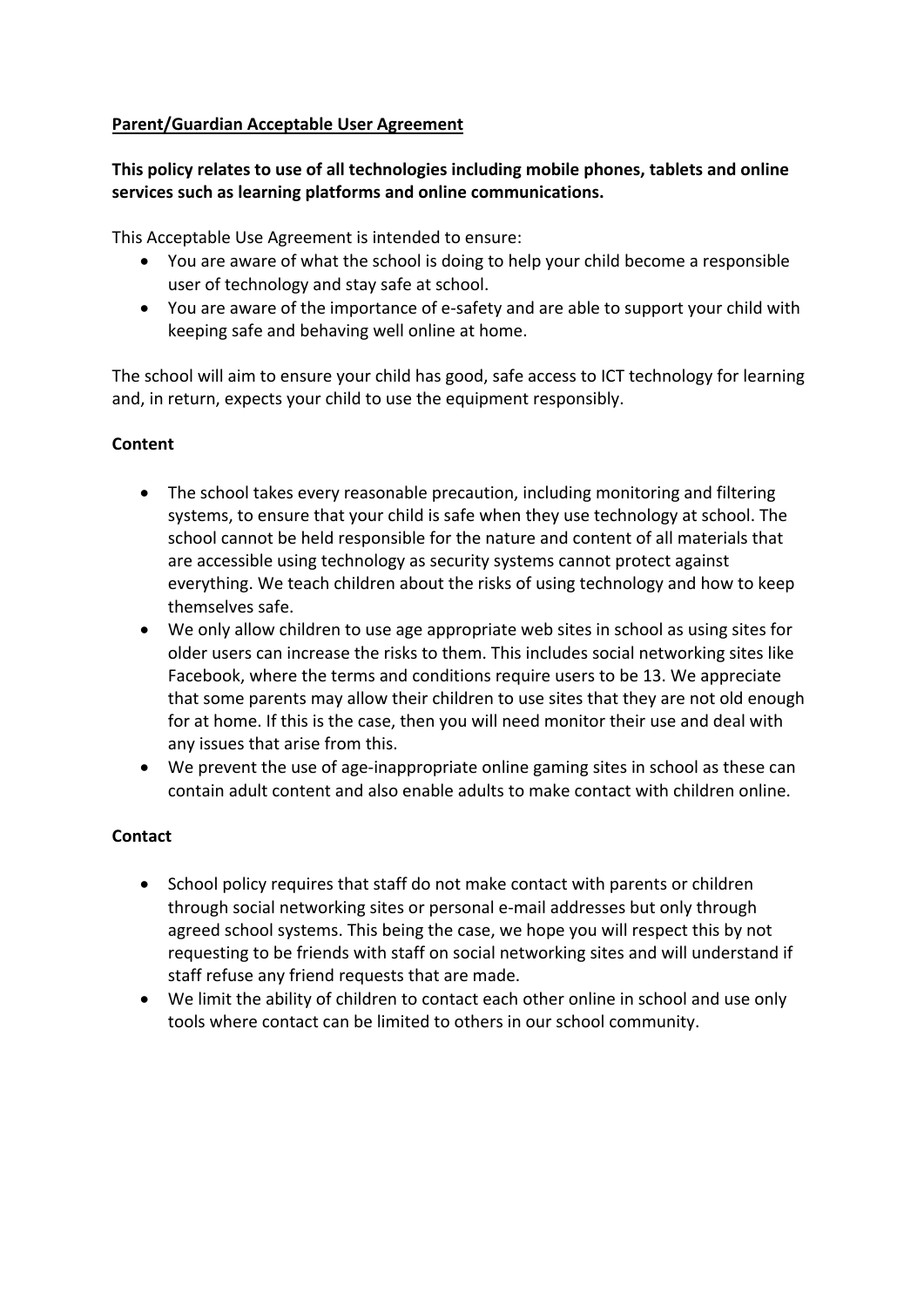# **Conduct**

- Your child is expected to behave well online as they are expected to during all other school activities.
- Your child will be asked to sign an Acceptable Use Agreement which sets out clear expectations of behaviour when working online. We hope you will talk to your child about this.
- Bullying is not tolerated in any form and this includes online (cyber-bullying). Any instances of this will be dealt with as detailed in our Anti-Bullying Policy.
- Your child will be taught about online safety and how to keep safe when using technology.
- They should only use their own log in for systems and to keep their details private. Your child is responsible for anything their log in is used for.
- Your child's use of ICT in school will be monitored and we will contact you if we have e-safety concerns.
- Parents/carers will ensure they have read the school's Social Media Policy, which can be found on the school's website along with lots of additional e-safety **information.**

#### **Taking Digital Film and Images**

- Children and staff may use digital devices to record learning activities. These images may be used in lessons or to celebrate success through being published in newsletters, on the school website, Twitter account or occasionally in the public media.
- The school will comply with the General Data Protection Regulation and ask your permission, through this policy, before taking images. We will also ensure that when images are published the young people cannot be identified by the use of their names.
- In line with guidance from the Information Commissioner's Office, parents/carers may take videos and digital images of their children at school events for their own personal use as this is not covered by General Data Protection Regulation. These images must not be published or made available on social networking site in order to protect other children and respect privacy. Parents/carers should also not comment on any activities involving other pupils in the digital/video images.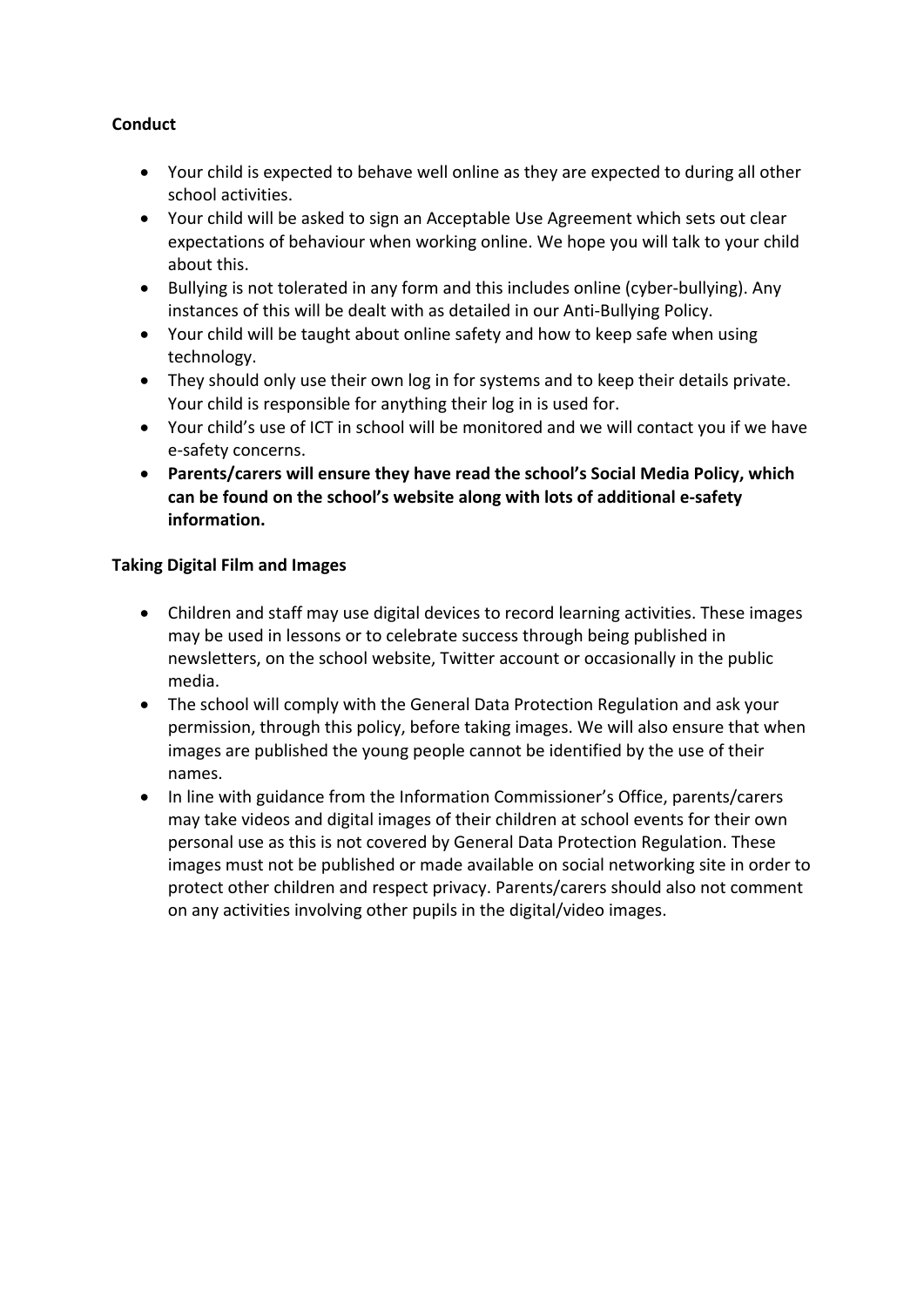#### **Problems**

- Any issues you are made aware of with use of technology in school should be reported immediately to a child's teacher so that appropriate steps can be taken.
- If your child does not behave appropriately online, then the school will take steps to deal with this as with any other issue with behaviour.
- You are obviously responsible for your child's safety online when at home and we would hope you will be discussing e-safety with your child and monitoring their use of computers and mobile phones.
- If there is an issue occurring outside school that it may be helpful for us to be aware of, then please let your child's teacher know.

#### **Permission Form**

We kindly request that you sign the permission form below **to show your support of the school** in helping to keep your child safe. By signing this form you are agreeing that:

- Your child can use online services and technology at school to further aid and enhance their learning.
- You have read and discussed the rules with your child.
- You understand the rules that your child should be following when using electronic devices and software in school (this also applies to their use of their mobile phone).
- You understand your wider commitment to e-safety and responsible use of the internet.
- You have completed the image consent form.